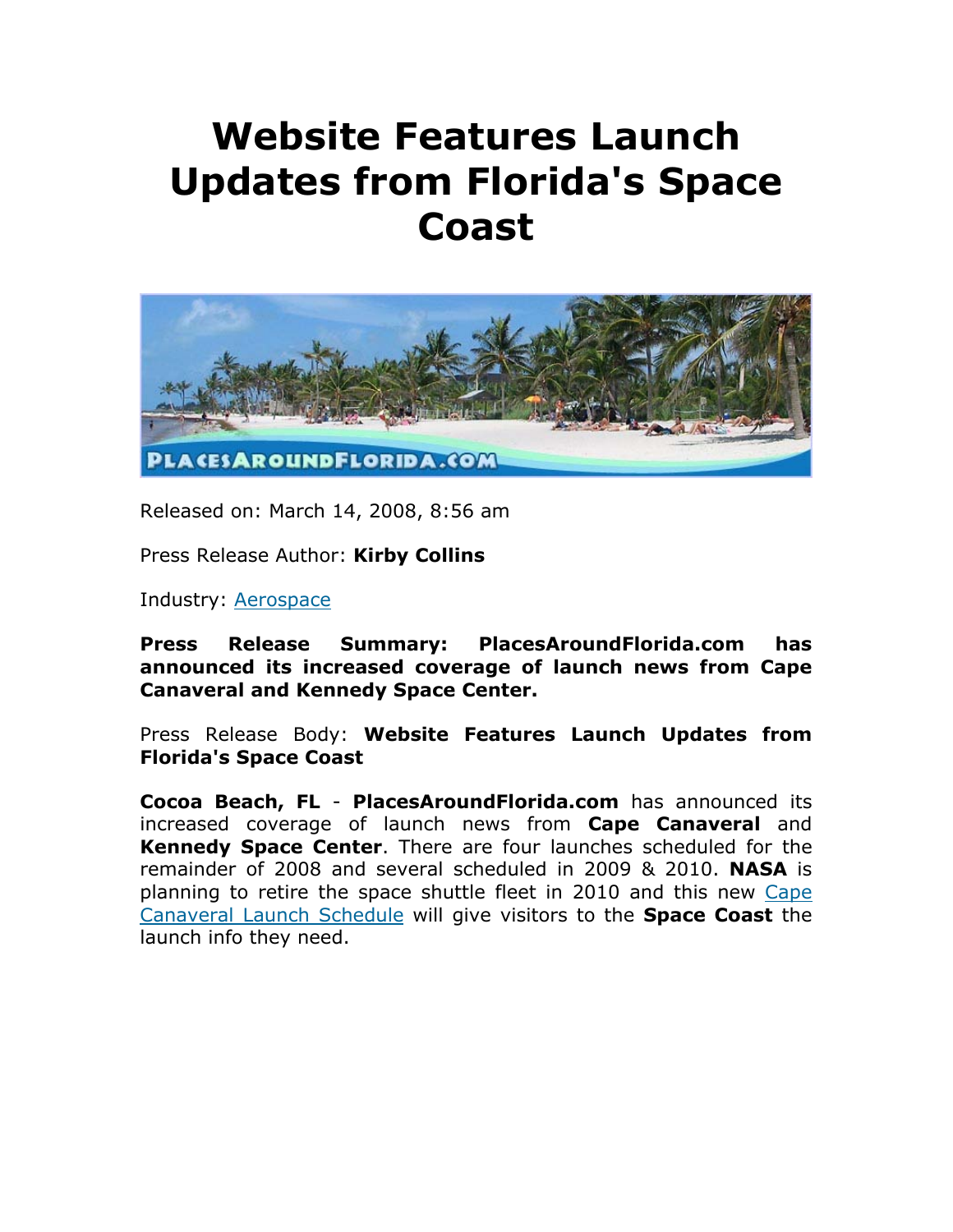**Cape Canaveral Rockets** 



The space shuttle is not the only launch vehicle that lifts-off from **Cape Canaveral**. **EELV**s or **Evolved Expendable Launch Vehicle** such as the Delta 2, Atlas 5 and Delta 4 Heavy carries payloads such as GPS satellites and **NASA** payloads such as the GLAST, the **Gamma-ray Large Area Space Telescope observatory** into orbit well past the space shuttle retirement.



Tourist can also get a preview of Cocoa Beach and the surrounding area. Should a launch happen to get 'scrubbed' there are still many unique experiences to be had along the **Space Coast**. Known as the small wave capitol of the East Coast, **Cocoa Beach** is much more than 10.1 miles of sunny sand. **Cocoa Beach** has many shops, restaurants, and hotels as well as a pier jutting 800 feet out into the Atlantic Ocean, it is a popular place to view a launch.

All of the launches from **Cape Canaveral** are spectacular, especially night launches which light up the **Space Coast** to the awe of residents and visitors alike. There are many excellent places along the beaches and in local parks from which to view the launches. Launch dates change frequently so be sure to make your plans accordingly.